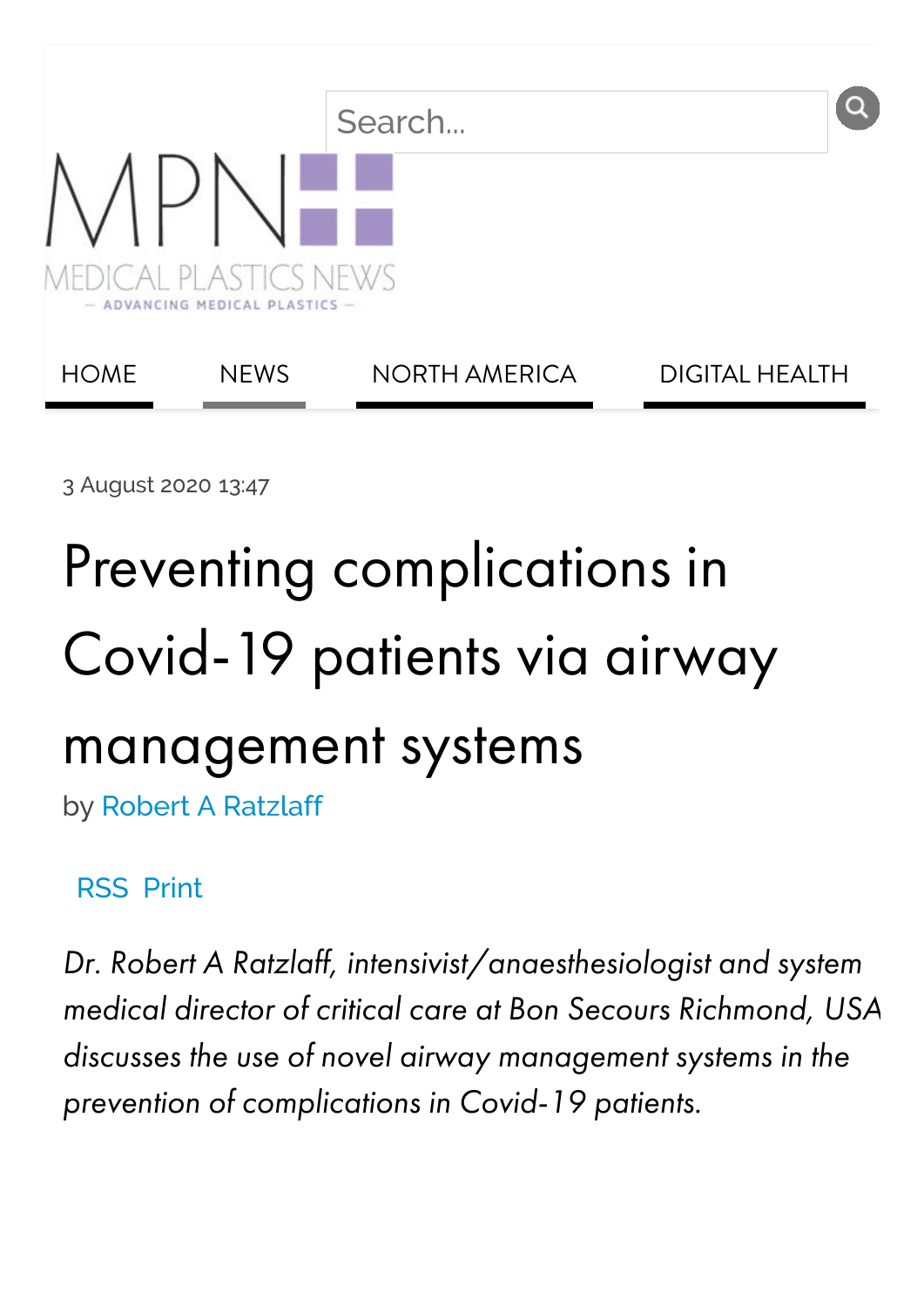

The world is currently facing one of its most widespread viral pandemics in human history, the [Covid-19](https://en.wikipedia.org/wiki/Coronavirus_disease_2019) (coronavirus disease 2019) pandemic. The virus that is responsible for this pandemic is known as the Severe Acute Respiratory Syndrome CoronaVirus 2 (SARS-CoV-2).

Coronaviruses are a family of viruses that cause respiratory [tract infections that can range from mild to lethal. Mild illne](https://en.wikipedia.org/wiki/Respiratory_tract_infection)sses include symptoms similar to that of the [common cold](https://en.wikipedia.org/wiki/Common_cold) (which is also caused by other viruses, predominantly [rhinoviruses\)](https://en.wikipedia.org/wiki/Rhinovirus), while more lethal varieties are caused by Middle East Respiratory Syndrome CoronaVirus (MERS-CoV), SARS-CoV, and the novel SARS-CoV-2

Since the onset of the Covid-19 pandemic, research has emerged showing superinfections (e.g. Ventilator-Associated Pneumonia (VAP)) to be among the most common complications of severe acute respiratory syndrome.<sup>1</sup>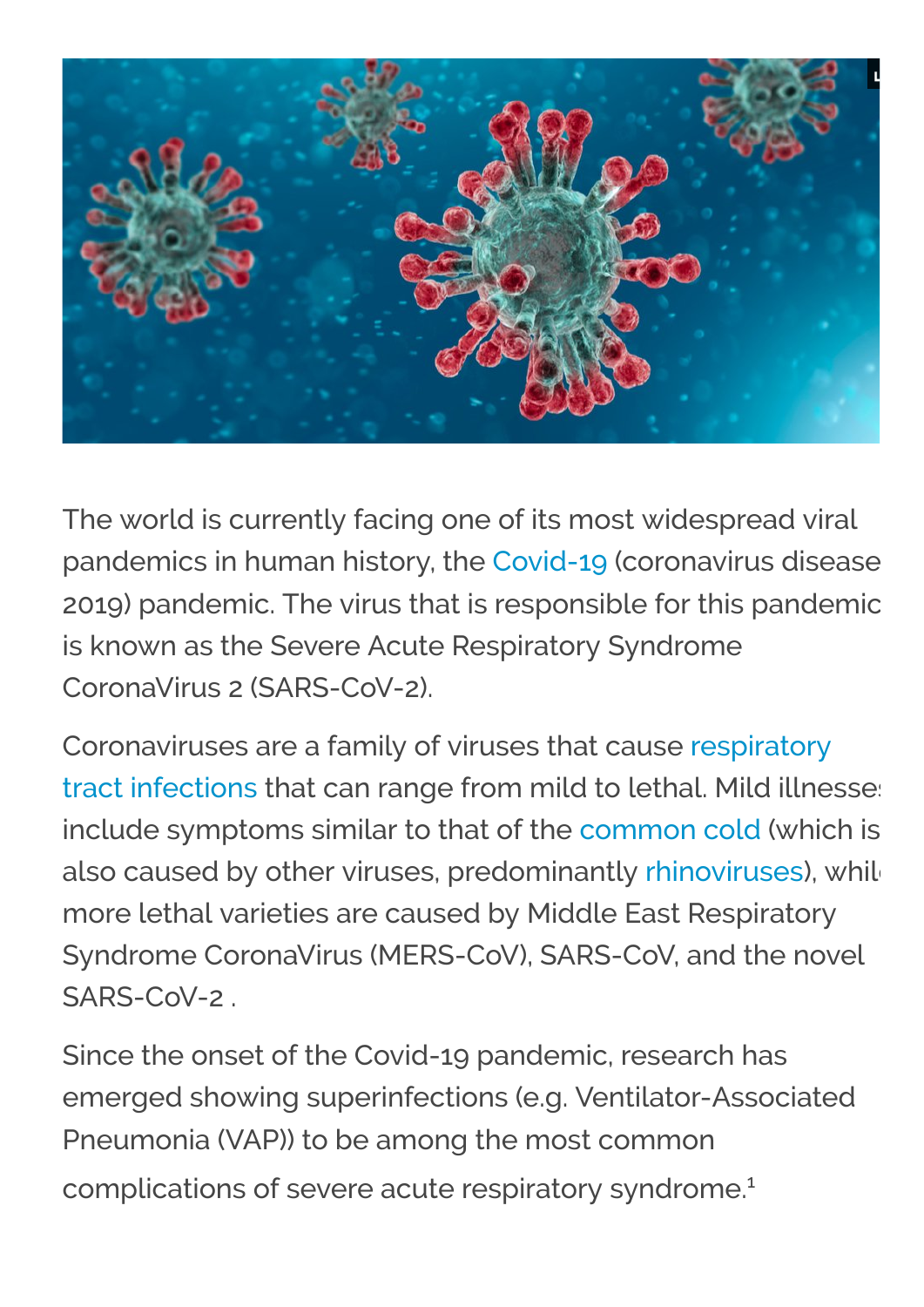Over the years, various studies indicated a worrying trend, where people who have prolonged stays in the Intensive Care Unit (ICU), and more particularly ventilated patients, are likely to develop secondary infections.<sup>2,3</sup> These patients include Covid-19 patients who, at times, remain ventilated for several weeks. Recent research suggests that around fifty percent of patients who died from Covid-19 had a secondary bacterial or fungal infection.<sup>3</sup> This data is consistent with surveys of past viral pandemics, which attribute the high death rate to secondary bacterial infections, including superinfection.4.

## Covid-19 patients and ventilator-associated pneumonia

Preliminary studies and anecdotal evidence from high-burden Covid-19 areas suggest that superinfections are common, and more particularly, VAP.<sup>1</sup> Critically ill patients intubated with Covid-19 are at higher risk for developing VAP and other infections typical for all critically ill patients (e.g. central line or urinary tract infections).<sup>1</sup> This is most likely due to high viral burden causing immunosuppression as well as the total length of their illness.

Bacterial co-infections such as pneumonia pose a severe threa to high-risk Covid-19 patients, with many factors coming together to create critical, life-threatening, and, in some cases, deadly complications that cannot be ignored by the health care community.<sup>5,6</sup> The relatively high incidence of severe infections and mortality in Covid-19 patients is attributed in part to secondary infections, alongside the lack of natural immunity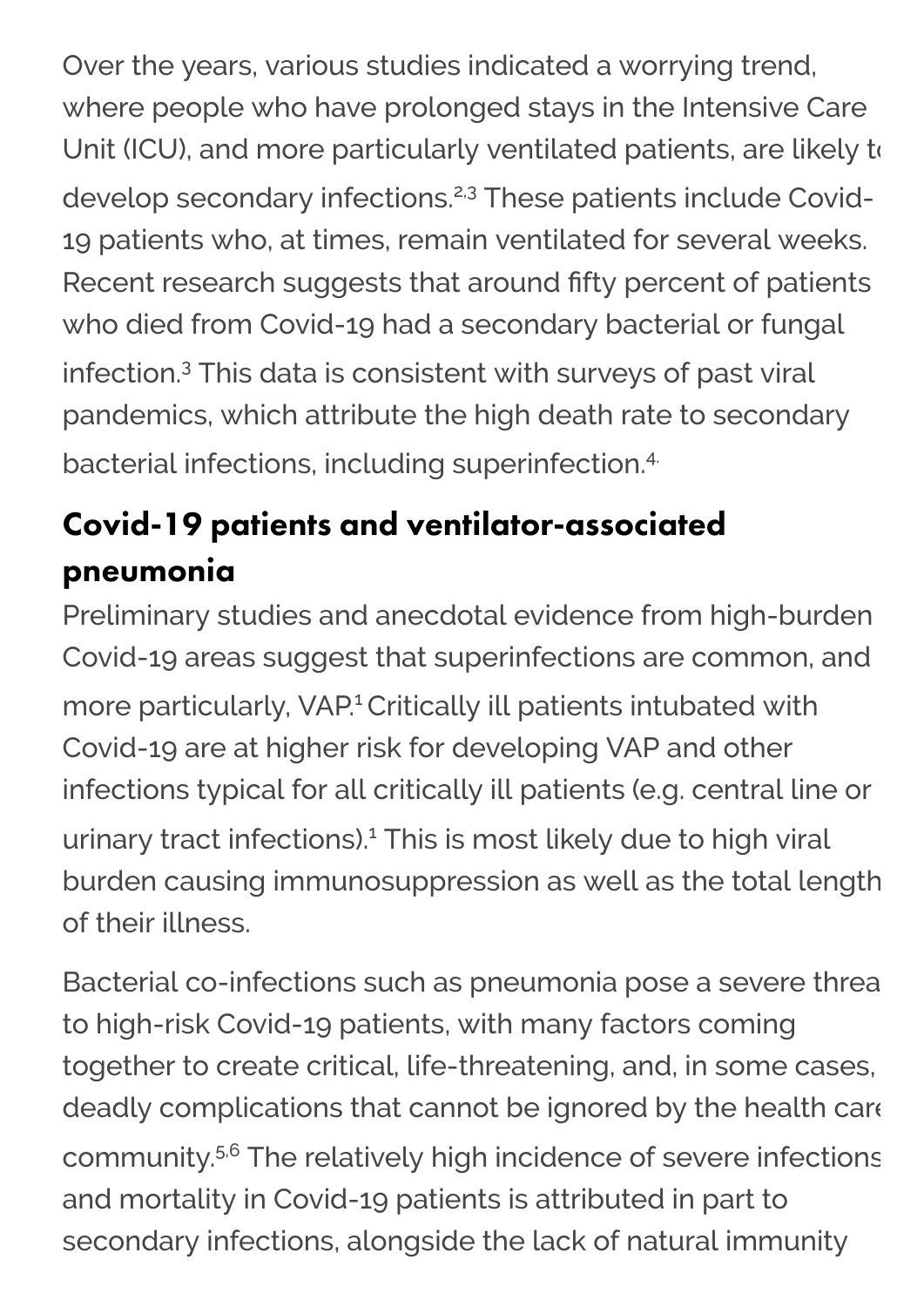and viral replication in the lower respiratory tract, leading to severe lung injury and acute respiratory distress syndrome.<sup>6</sup>

There are several guidelines and bundle strategies for reducing the occurrence of VAP, including ones that aim at minimising the aspiration of subglottic secretions into the lower respiratory tract and lungs. One approach is Continuous Control of the airway Cuff Pressure (CCCP). Another preventive strategy is Subglottic Secretion Drainage (SSD).<sup>7,8</sup>

Among significant troubling residual symptoms reported by mechanically ventilated Covid-19 patients was difficulty in swallowing or speaking.<sup>9</sup> These complications are associated with uncontrolled, over-inflation of the airway endotracheal cuff, which applies constant pressure on the tracheal tissue. These findings are consistent with previous studies, which demonstrated that many orally intubated ARDS survivors have dysphagia symptoms that persist beyond hospital discharge.<sup>10</sup>

### Airway management solutions

Over the years, several airway management systems have been developed, which offer partial solutions. These solutions offered automated cuff pressure control and airways with suction lines operating in conjunction with automated, intermittent suction regulators. All these devices performed only one of these functions. As both functions are essential for proper airway management, the routine practice is to use one of the techniques or a combination of the two. The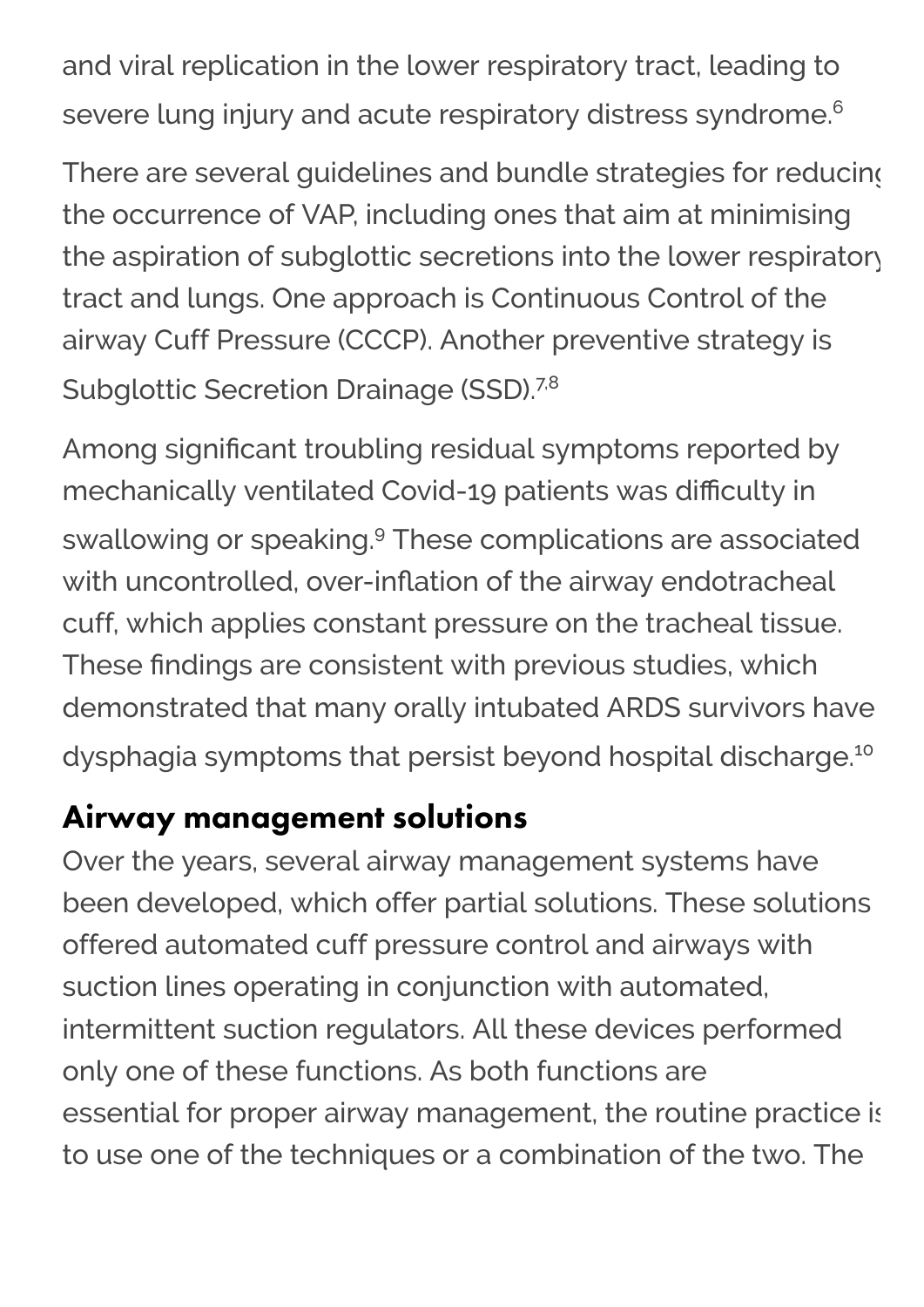challenge that arises from using this practice is that these two functions are not synchronised.<sup>2</sup>

In response to this challenge, Hospitech Respiration, an Israeli medical device company, has developed the AnapnoGuard (AG system. This new innovative system significantly reduces ventilation complications in intubated patients (e.g. over pressurised EndoTracheal Tube (ETT) cuffs and subglottic secretions reaching the tracheobronchial tree) and minimises the exposure of clinical teams to the SARS-CoV-2 virus. The system consists of the AG100s control unit and the AG ETT multi-lumen airway. What sets the AG apart from other solutions is that it is the only device on the market which performs both functions in synchrony and operates in closedloop control. The system's two main functions are continuous monitoring of leaks around the cuff and continuous subglottic suction. The ETT cuff pressure is adjusted based on the carbon dioxide (CO2) level in the subglottic space with automated adjustment of the airway cuff pressure accordingly to seal the leak at minimal pressure. The AG also utilises an automatic rinsing and evacuation of subglottic secretion from above the endotracheal tube's cufhence limiting secretions that pool and travel distally to the lungs.

The AG is regulatory approved by the FDA/510(k), CE, CFDA (China), and AMAR (Israel). Studies designed to evaluate the efficacy of the AG100s demonstrated the ability to effectively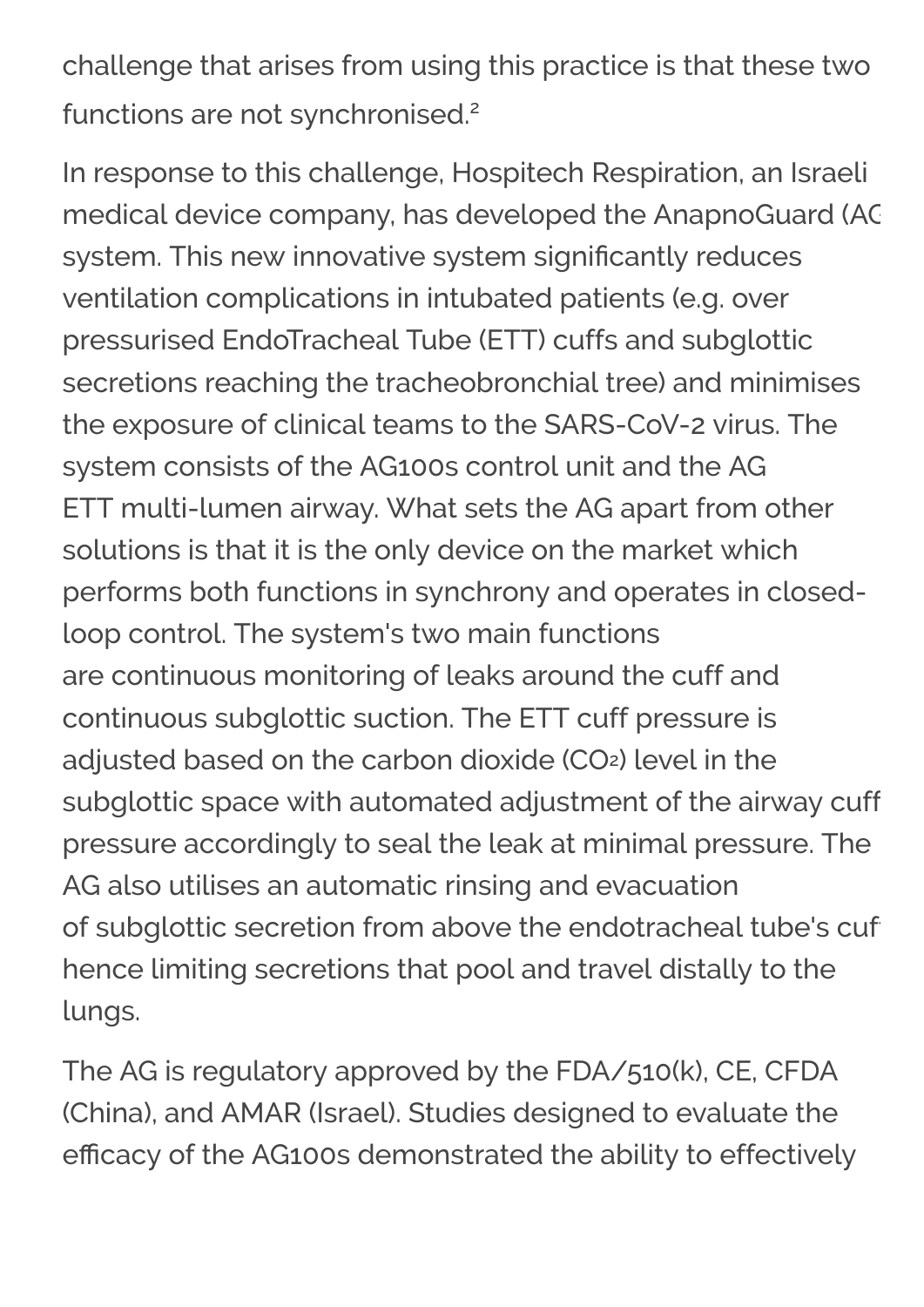control the ETT cuff pressure<sup>11,2</sup> and to significantly reduce ventilation complications such as VAP.<sup>2</sup>

A prospective, single-centre, open-label, randomised, controlled feasibility and safety trial demonstrated that patient enrolled in the AG group had a trend to reduced VAP (14.8% vs.  $40\%$ ; p = 0.06).<sup>2</sup> Another study demonstrated that the use of automatic cuff pressure control based on subglottic measurements of CO<sub>2</sub> levels is an effective method for ETT cufpressure optimisation (reducing the leaks by tenfold). The technique is safe and can be utilised with any intubated patient.<sup>11</sup> To date, more than 600 patients have been treated successfully with the AG system in hospitals in Israel, Europe, the US, and China.

The AG system has also been used for over two years in severa leading hospitals in China. In particular, in China's Hubei Province at Tongi University Hospital, the original epicentre of the Covid-19 pandemic, where it was used to treat ventilated Covid-19 patients.

Although ventilator-associated pneumonia and the length of time on the ventilator has been a concern that affected the standard of care in ICUs across the globe, the outbreak of Covid-19 has highlighted the need for a tested and proven solution that will significantly reduce ventilation complications and the level of mortality rate among intubated patients. It is clear that the AG system fills this void in an innovative way to provide better care for our patients amid the current Covid-19 pandemic.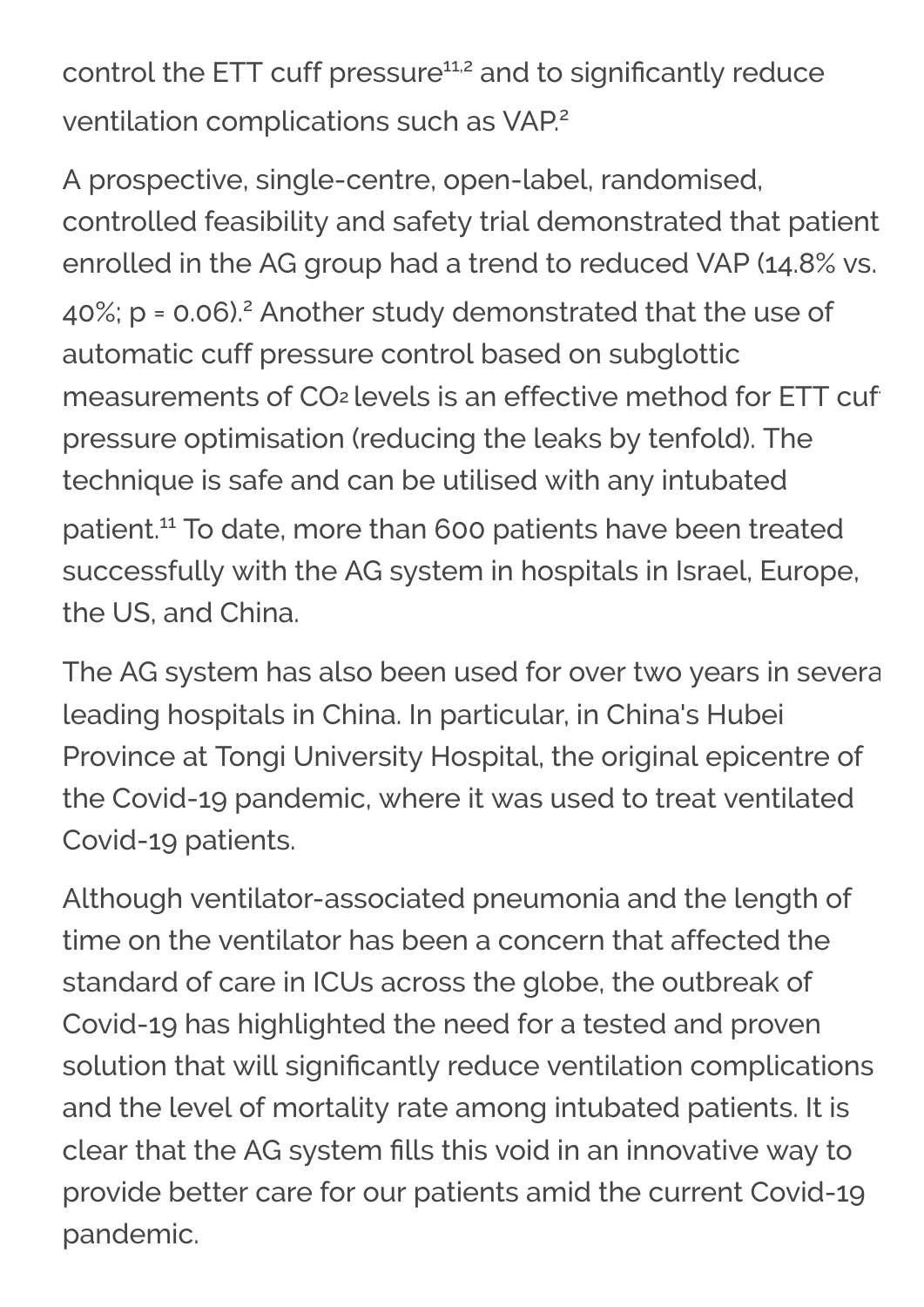#### References

1. G. L. Anesi, "Coronavirus disease 2019 (COVID-19): Critical care and airway management issues," [Online]. Available: UpToDate. [Accessed 2020].

2. G. D. Pascale, M. Pennisi, M. Vallecoccia, G. Bello, R. Maviglia, L. Montini, V. D. Gravio, S. Cutuli, G. Conti and M. Antonelli, ""CO2 driven endotracheal tube cuff control in critically ill patients: A randomized controlled study," Plos one, Vols. 12(5),.

3. M. J. Cox, N. Loman, D. Bogaert and J. O'Grady, "Co-infections potentially lethal and unexplored in COVID-19," 2020. [Online]. Available:

https://www.thelancet.com/journals/lanmic/article/PIIS2666 5247(20)30009-4/fulltext..

4. D. M. Morens and A. S. Fauci, "The 1918 Influenza Pandemic: Insights for the 21st Century," The Journal of Infectious Disease. vol. 195 (7), p. 1018–1028, 2007.

5. O. Schacht, "SCIENTIFIC AMERICAN," 16 April 2020. [Online]. Available: https://www.scientificamerican.com/author/oliverschacht/.

6. W. J. Kwon, G. Li, M. Zheng, H. Kaur, N. Magbual and S. Dalai, "Superinfections and Coinfections in COVID-19," Medpagetoday 2020.

7. J. Rello, R. Sonora, P. Jubert, A. Artigas, M. Rue and J. Valles, "Pneumonia in intubated patients: role of respiratory airway care," American journal of respiratory and critical care medicine vol. 154(1), pp. 111-5, 1996.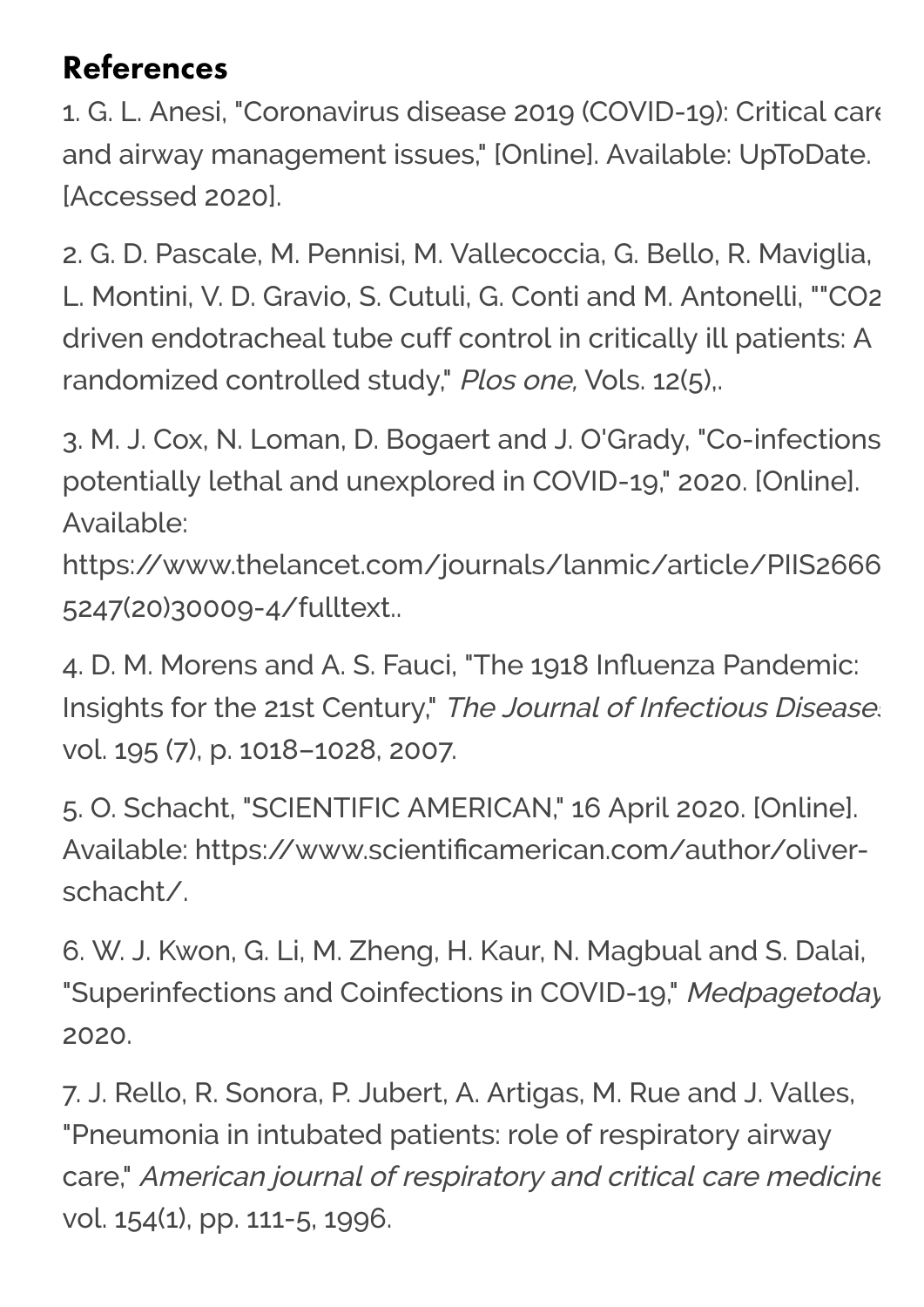8. "Guidelines for the management of adults with hospitalacquired, ventilator-associated,and healthcareassociated," American journal of respiratory and critical care medicine, no. 171(4), , pp. 388-416, 2005.

9. P. Belluck:, "The new yorl times;Here's What Recovery From Covid-19 Looks Like for Many," 1 July 2020. [Online]. Available: https://nyti.ms/2BYknKw.

10. B. Martin, M. Huang, 4. P. A. M.-T. Carl Shanholtz, B. Palmer, E Colantuoni and D. M. Needham, "Recovery from Dysphagia Symptoms after Oral Endotracheal Intubation in Acute Respiratory Distress Syndrome Survivors. A 5-Year Longitudinal Study," Ann Am Thorac Soc., vol. 14(3), p. 376–383., 2017.

11. S. Efrati, G. Bolotin, L. Levi, M. Zaaroor, L. Guralnik, N. Weksler U. Levinger, A. Soroksky, W. Denman and G. Gurman, ""Optimization of Endotracheal Tube Cuff Pressure by Monitoring CO2 Levels in the Subglottic Space in Mechanically Ventilated Patients:," Anesth Analg, Vols. 125(4),, pp. 1309-1315, 2017.

[coronavirus](https://www.medicalplasticsnews.com/topics/coronavirus/) [Respiratory devices](https://www.medicalplasticsnews.com/topics/respiratory_devices/) [COVID-19](https://www.medicalplasticsnews.com/topics/covid-19/)

[Bon Secours Richmond](https://www.medicalplasticsnews.com/topics/bon-secours-richmond/)

by [Robert A Ratzlaff](https://www.medicalplasticsnews.com/topics/robert-ratzlaff/) 3 August 2020 13:47

Related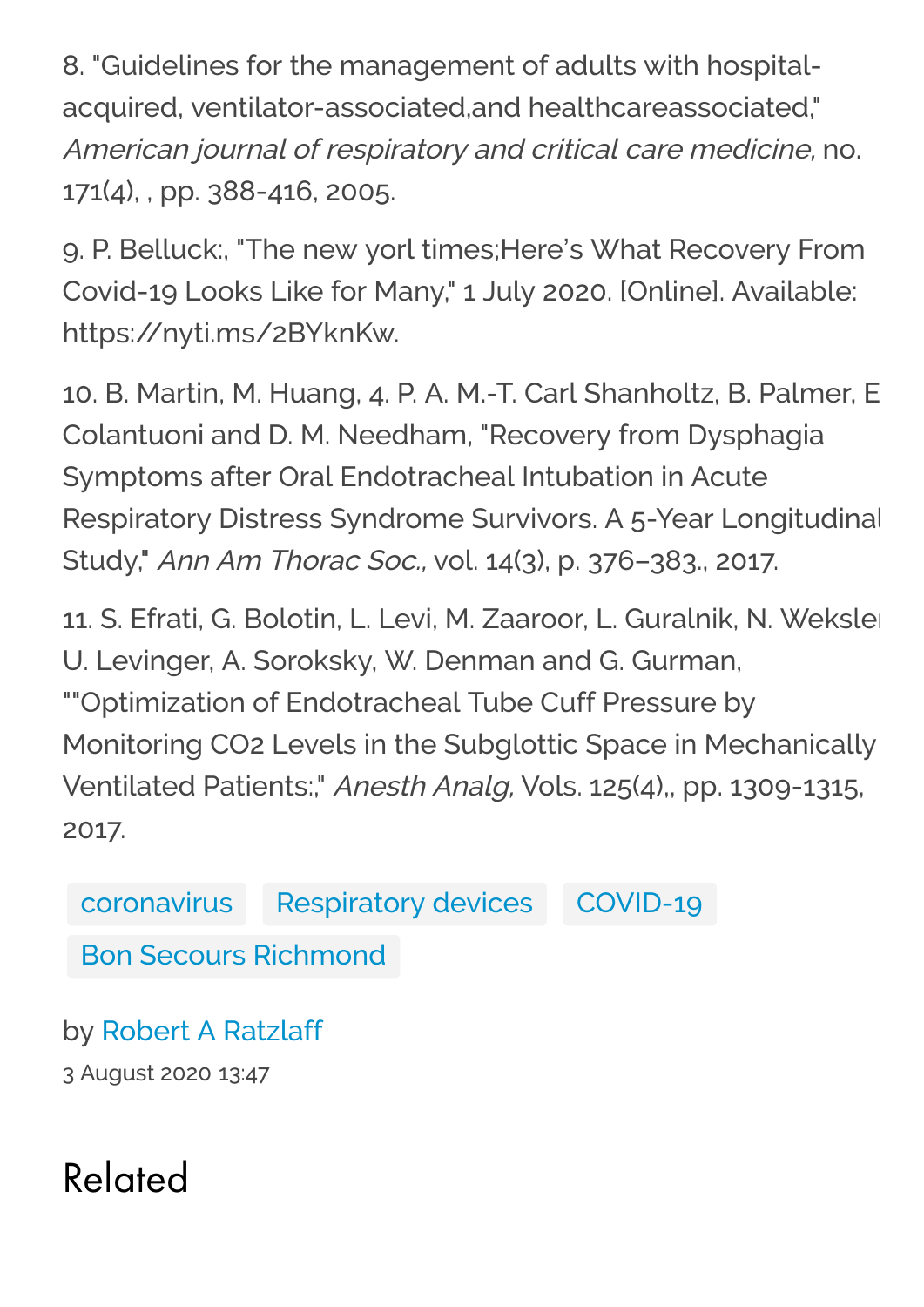### Dräger sets up UK [production](https://www.medicalplasticsnews.com/news/dr%C3%A4ger-sets-up-uk-production-facility-to-deliver-ppe/) facility to deliver PPE Jul 20, 2020

[Manufacturer](https://www.medicalplasticsnews.com/news/manufacturer-ships-over-100-ventilators-to-italy-in-24-hours/) ships over 100 increases ventilators to Italy in 24 hours Mar 25, 2020

Medtronic ventilator [production](https://www.medicalplasticsnews.com/news/medtronic-increases-manufacturing-capacity-to-cope-with-incr/) to cope with increased demand Mar 23, 2020

The race is on to produce more [ventilators](https://www.medicalplasticsnews.com/news/the-race-is-on-to-make-more-ventilators/) and masks Mar 26, 2020